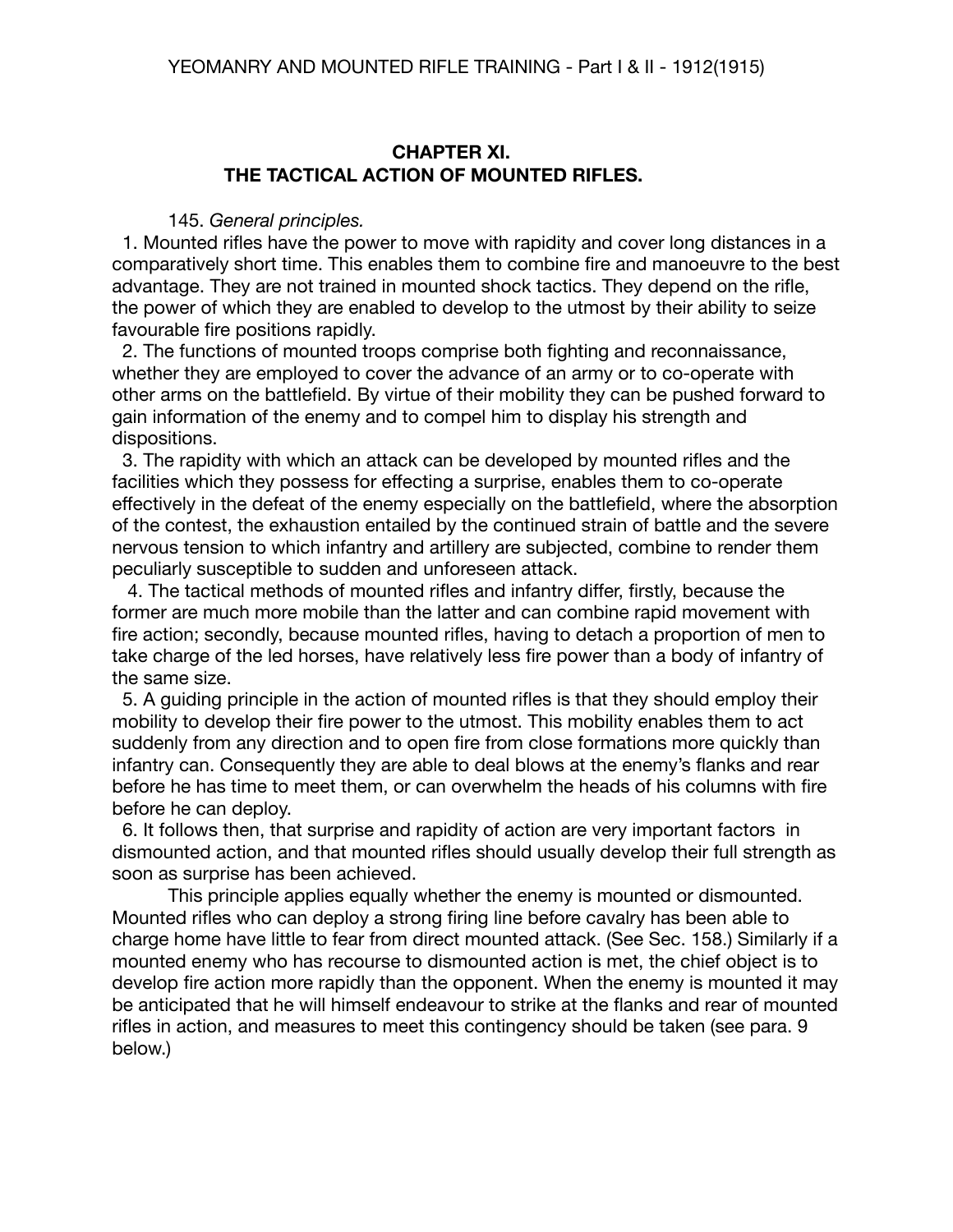7. The power of rapid deployment which enables mounted rifles to at quickly on an extended front, also makes it difficult for a slower moving enemy to turn their flanks. This enables them to seize opportunities for deceiving an enemy as to the nature and strength of the force by which he is opposed, and endows them, when skilfully handled, with great delaying power.

 8. "The constant maintenance of communication between the various parts of an army is of urgent importance; it is on this to a great extent that the possibility of cooperation depends." ("Field Service Regulations, Part I," Sec. 8.)

This principle is of special importance to mounted rifles, for if they are to make the fullest use of their mobility it is necessary that the commander should possess the power of breaking off a fight rapidly and resuming it, if required, from some more effective direction.

For this reason, as well as to ensure mutual support, a complete system of communication between the commander and all his subordinates as well as with neighbouring units must be arranged.

 9. "Every commander is responsible for the protection of his command against surprise." ("F.S.Regns, Part I," Sec. 64.)

When in action special precautions must be taken to safeguard the flanks, for the nature of their duties exposes mounted rifles to the possibility of a sudden attack by cavalry. Flank protection can usually be obtained by holding localities on the flanks and by using protective patrols to watch for the enemy's approach.

It is the duty of the flank men of a firing line to watch any patrols protecting the flank and to keep the commander informed of their movements and signals.

### 146. *Principles of fire action.*

1. However skilful individual men may be, the greatest effect can be produced by fire only when it is efficiently directed and controlled by commanders of fire units. The normal fire unit is the troop, though if the troops are much scattered, it may be the section.

The value of a fire unit commander depends upon his ability to apply the fire of his unit at the right time and in the right volume to the right target.

2. The duties of a fire unit commander in controlling and directing fire consist in:

i. Carrying out such orders as he may receive from his superior commander; and using his own judgement in default of definite orders.

ii. Indicating targets.

iii. Issuing orders for sighting, elevation and deflection.

iv. Insuring the correct adjustment of sights.

v. Regulating the volume of fire.

vi. Checking the expenditure of ammunition and arranging for its replenishment. (See also "Musketry Regulations, Part I," Chapter IV.)

 3. The squadron leader regulates the employment and co-operation of the several troops and exercises constant care in maintaining communication with them and with his immediate commander. He orders the opening of fire, subject to such orders as he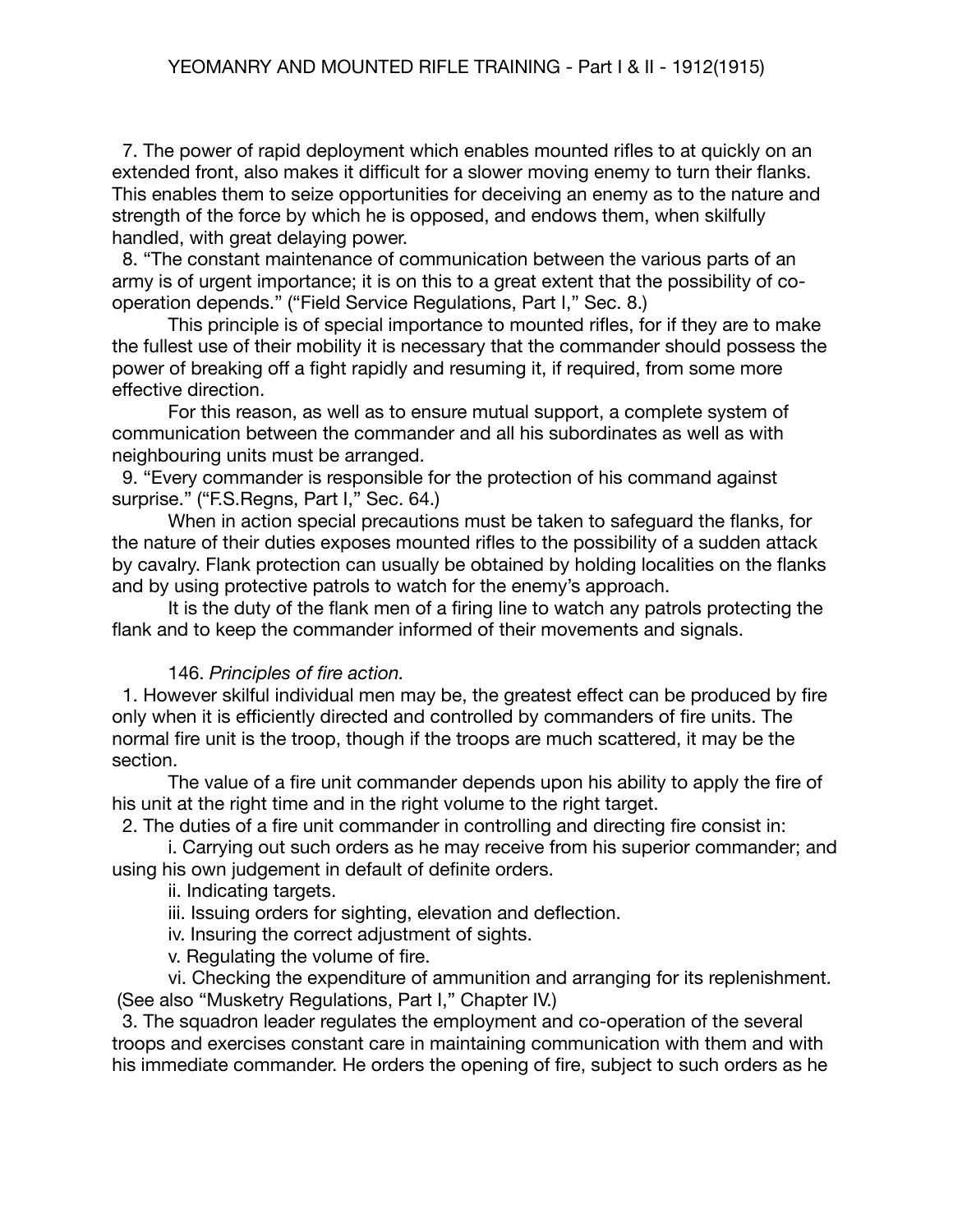may receive from the regimental commander, issues general instructions as to the targets, and the distribution of the fire, and observes the effect.

In other respects he leaves fire control to the troop leaders and interferes only when he desires to combine the fire effect of several troops at a certain moment, or over a certain space, or if he observes circumstances which have escaped the troop leader's notice. During the fight he will see to the timely replenishment of ammunition.

 4. A high standard of fire discipline in the men is not less important than skilful control and direction of fire by the leaders. Fire discipline means strict attention to the signals and orders of the commander, combined with intelligent observation of the enemy. It ensures the careful adjustment of the sight, deliberate aim, economy of ammunition, and prompt cessation of fire when the target disappears.

 5. Mounted rifles should rarely engage in a protracted fire fight, more particularly at close range, as this involves loss of mobility. In order to develop the greatest effect, from the moment when the leader decides to open fire, rapid bursts and concentration of fire from as large a number of rifles as possible should usually be employed, when favourable targets present themselves, rather than a slow continuous fire distributed against the whole of the enemy's front.

 6. Economy of ammunition is of importance; this should be effected, not limited fire when needed, but by judiciously timing its use. The delivery of sudden bursts of fire, followed by pauses, will usually be found to be the most effective method of regulating the expenditure of ammunition. Pauses of this nature, if skilfully timed, have also great moral effect and have the advantage of deceiving and confusing the enemy.

Commanders of all units should keep themselves informed of the amount of ammunition in hand, so that a deficiency at critical moments may be avoided.

 7. Every available means should be used to obtain the correct ranges. When reconnoitring preparatory to dismounted action, the squadron commander should be accompanied by the squadron range-takers. Their estimates should be communicated to the troop and section commanders, who should lose no opportunity of supplementing them by the estimates of their best judges of distance and by enquiry from other troops already engaged.

### 147. *The use of ground.*

 1. The wise employment of every feature of the ground is of great importance both when mounted and dismounted.

Leaders must make a point of studying the ground at all times. When halting in the neighbourhood of the enemy a commander should at once make himself acquainted with the ground in his immediate vicinity. This is best done by personal observation, but it will generally be necessary, when contact with an enemy is first obtained to supplement this by sending out one or two officers to reconnoitre. Reconnaissance of the ground in all circumstances should be as complete as possible. Information is required not only as to features of tactical importance, but as to the possibility of concealment, and also as to obstacles to the free movement of mounted troops.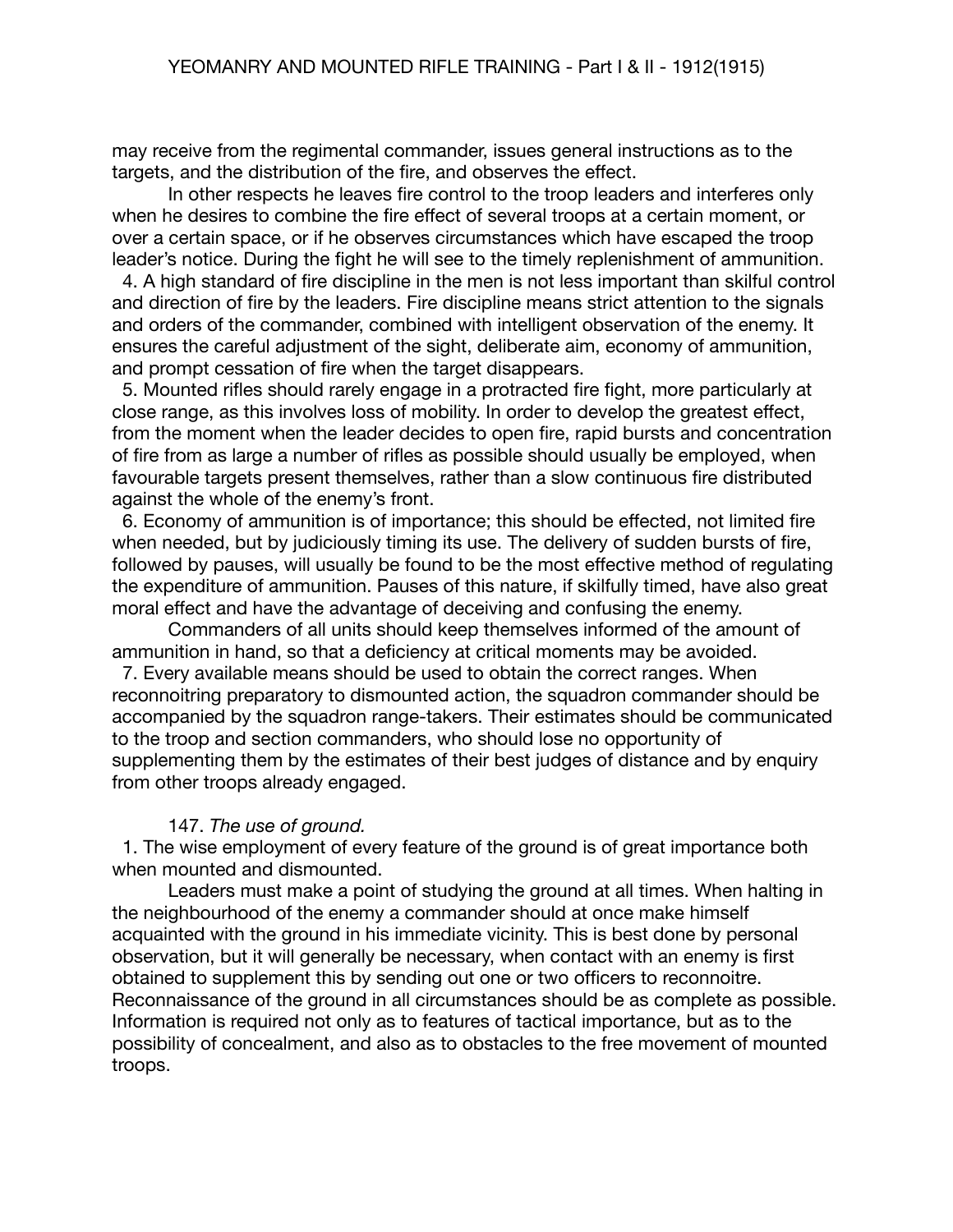2. In the case of concealed movements care must be exercised that the reconnoitring officers, and such troops as may be required for protection against surprise, do not betray the movements to the enemy.

 3. It will usually be discovered by reconnaissance that certain portions of the ground offer greater facilities for concealed approach than others. These may be utilised to effect a surprise. Again, features of tactical importance exist in almost any area and, when found, may be secured by the advanced troops either to screen the movements of the main body from observation or to facilitate its deployment. The movements of the advanced troops when in the neighbourhood of the enemy will usually consist of a series of forward movements or bounds from tactical point to tactical point, favourable positions being secured at each halt to cover and assist the main body. The line of advance from each position should be reconnoitre as fully as time permits so that the best use may be made of the ground.

 4. It will frequently be necessary to move mounted over areas of ground swept by the enemy's fire. Such areas will usually be interspersed with dead ground, which may be used to reorganise and prepare for the next advance.

 5. When advancing dismounted the principles governing the use of ground are generally similar to the above. Here again certain avenues of approach will usually be discovered by reconnaissance to offer better cover or facilities for mutual support than others. Mounted rifles should make use of such avenues to secure localities from which they can help on the troops on their flanks, each step forward being prepared by reconnaissance so that every advantage which the ground may offer for obtaining mutual support may be secured. When closely engaged such reconnaissance may have to be limited to personal observation from the position held, but whenever possible, personal observation should be supplemented by the reports of ground scouts and patrols.

 6. The most important requirement in cover for the individual man when firing is that he can use his rifle to the best advantage. In endeavouring to do so the man should expose as small a portion of himself as possible to the enemy's fire, but if he first seeks safety and neglects thereby to make full use of his rifle he will fail in his duty.

 7. Cover, whether from fire or from view, should not provide a good aiming or ranging mark for the enemy.

Moving objects catch the eye quicker than those that are still. Men lying still in grass or on ground which is similar in colour to their uniform make a more difficult mark at which to aim than a clearly defined line of cover.

Cover from view, which does not also offer cover from fire, may become a dangerous trap if men crowd behind it and the enemy now that they are there. It may therefore sometimes be better to lie still in the open than to take cover behind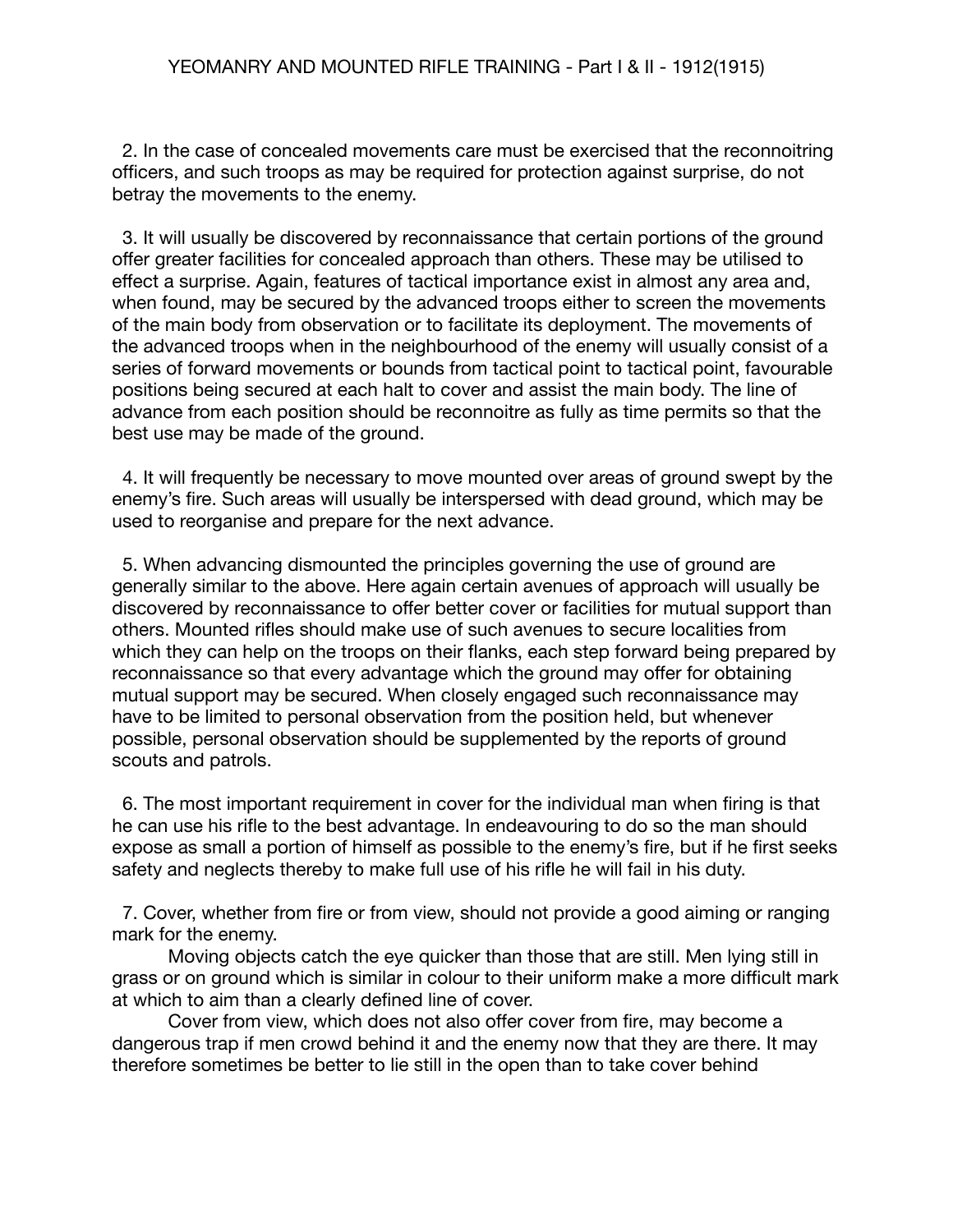hedgerows, or bushes which are not bullet proof, if the enemy is likely to see that such cover has been occupied. When lying in the open, all but the necessary movements to load and fire must be avoided, as any moment of an individual may attract the attention of the enemy to the position occupied by the whole unit. It is an advantage if fire positions in the open can be so chosen that the men do no show up against the sky.

The edges of woods, hedges and banks, which are clearly defined and run parallel to the enemy's fire position, prominent trees and other landmarks, all present favourable targets to artillery fire and are dangerous if they do not afford cover from fire and if the enemy knows that they are occupied and can bring a heavy fire to bear on them.

 8. If an equally good view of the enemy can be obtained, it is better to fire round the side of cover than over it, because the firer is then less visible.

 9. When firing from behind cover, the eyes must be kept on the enemy between each shot, otherwise the man may lose sight of his target and this may result in his shooting without looking over the sights.

#### 148. *The movement mounted to the first fire position.*

 1. The commander of a body of mounted rifles, who intends to act dismounted, should decide, after personal reconnaissance if possible, on his plan of action, the place at which he intends to dismount, and the position of his led horses. He should then assemble his subordinate commanders at some point where the ground over which he intends to act can be seen, explain his plans, and issue his orders. It is important that the latter should be clear and complete, in order to ensure rapidity of action and to avoid confusion. Only exceptional circumstances, such as the seizing of a very favourable and fleeting opportunity, can justify the omission of these preliminary steps.

The commander of a force about to act dismounted should, whenever circumstances permit, be well ahead of his main body, in order to have time to reconnoitre.

 2. In order to take full advantage of their mobility mounted rifles should advance mounted as close as possible to the position at which they are to open fire, subject to the necessity for concealment and cover for the led horses. The commander of the force will lead his men by a concealed route to the place at which he wishes to deploy, subordinate commanders will then either lead their commands concentrated to places where they are to dismount, or, if necessary, will order a further deployment.

 3. It may happen, however, that the mounted advance should usually consist of a series of rushes from shelter to shelter, each as rapid as possible; advantage being taken of the positions of shelter to steady the ranks, to arrange for the next bound forward, and to give the horses a momentary breathing space.

 4. The formations to be adopted during the advances will usually depend on the facilities for concealment offered by the ground and the effect of the enemy's fire.

 5. Against artillery fire small shallow columns, such as troop columns, are least vulnerable. These columns should be on an irregular front, so that the range from the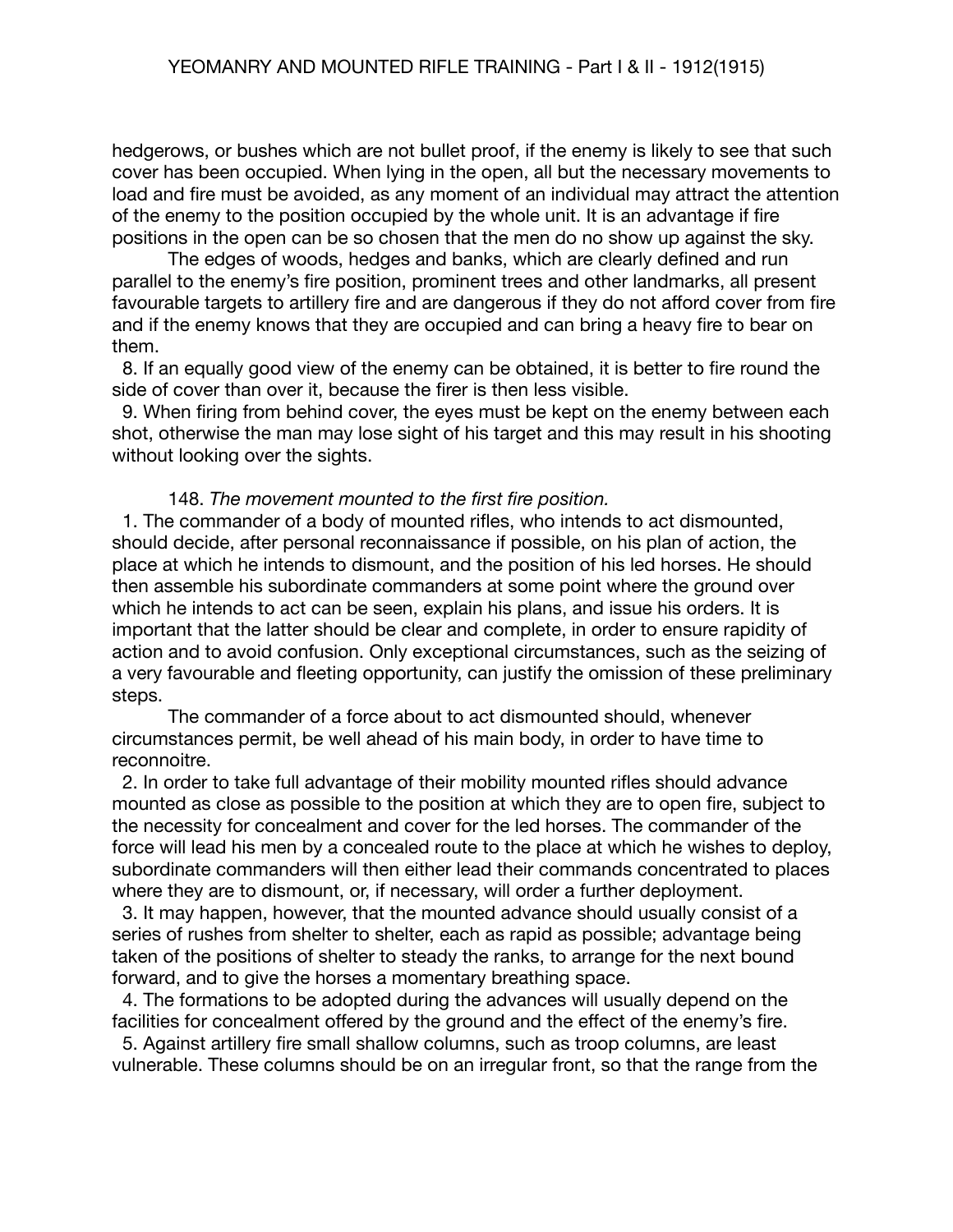enemy's guns to each column is different. The intervals between such columns should not normally be less than fifty yards and the distance from one column to another moving behind it should be greater than that covered by the bullets of a shrapnel, that is to say, it should be over two hundred yards.

Small columns are also less vulnerable to long range infantry fire than are lines of men in extended order at moderately close intervals. They are also more easily controlled than extended lines.

When within effective range of the enemy's infantry and exposed to its fire troops should usually move in extended order.

### 149. *Dismounting. (See also Sec. 108.)*

 1. The position chosen for dismounting will usually be the place nearest to the firing position where concealment is possible.

 2. The method of dismounting will depend upon the tactical situation. The normal method will be that carried out on the command FOR ACTION FRONT (RIGHT OR LEFT) - DISMOUNT, as by this method the greatest number of rifles is put into the firing line compatible with the mobility of the led horses.

 3. When great speed in mounting and dismounting is required, or when the troops are in half sections, one an out of each half section is dismounted.

 4. When the mobility of the led horses is not essential the maximum number of men may be deployed in the firing line by coupling or linking the led horses.

Linking horses takes more time than coupling them, but is preferable if the fire position is to be occupied for a considerable time, or when it is advisable to keep the horses close together. Coupling horses is often suitable when the fire position is very extended.

 5. If the men have dismounted in the normal manner and it is desired to reinforce the firing line, the horse-holder in every alternate section should be ordered to hand over his horses to the horse-holder of the section next to his own and to join the firing line.

### 150. *Led horses.*

 1. When a force consisting of a squadron or more dismounts at one place for fire action, an officer or non-commissioned officer should be left in charge of the led horses.

If no commander is detailed the senior present must take command of his own accord.

### His duties will be:

i. To keep in constant touch with the commander in the firing line, so that he will know the moment the led horses are required, or, if the firing line is advancing, when he may be required to move the led horses to another position.

For this reason he should, if necessary, detail one man to place himself where he can observe the firing line and communicate what is going on.

ii. To safeguard the led horses from surprise. To this end he must arrange for a sharp look-out to be kept.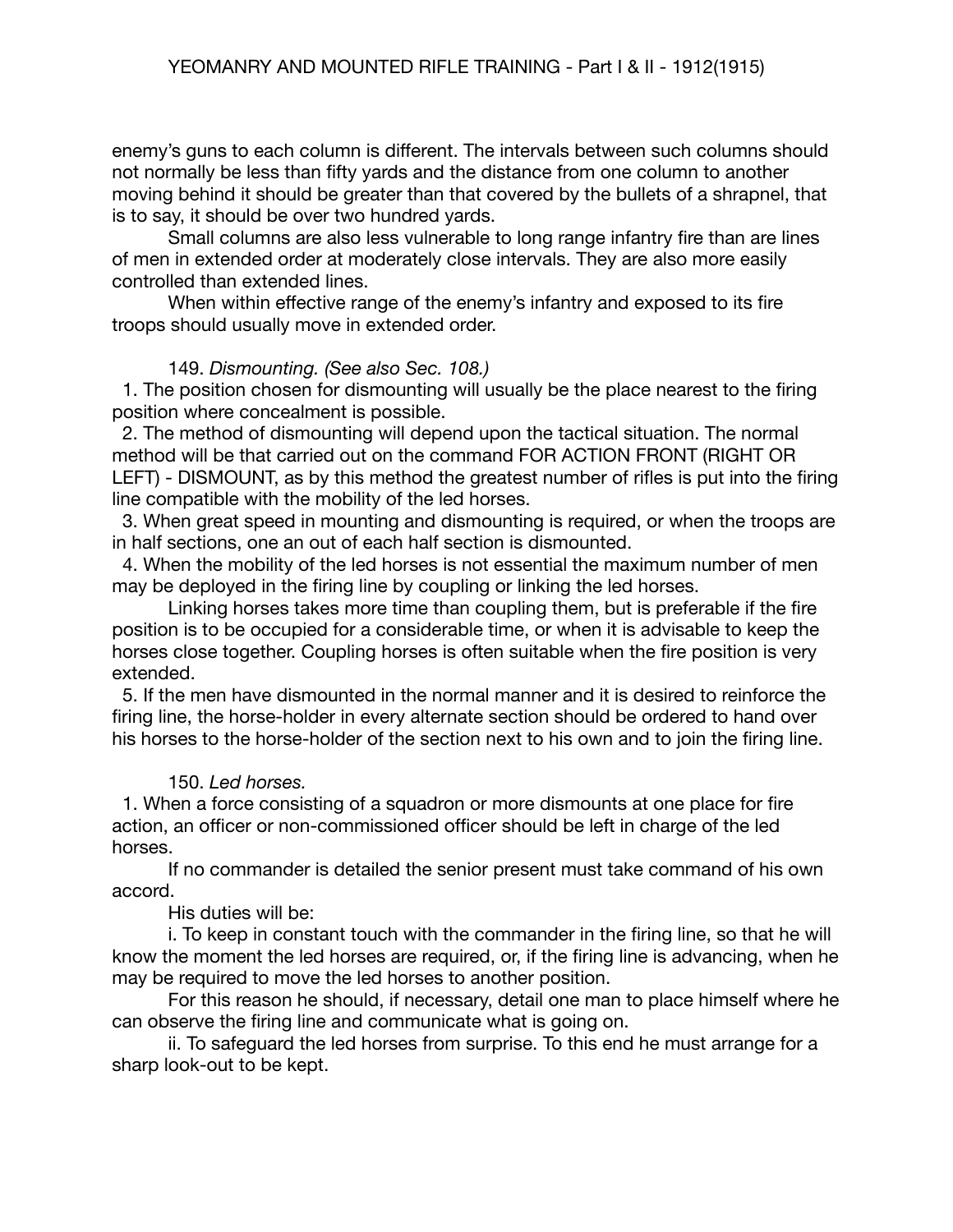iii. To ensure that none of the led horses are exposed.

 2. The following are the chief considerations when deciding on the position of the led horses.

i. They must be under cover.

ii. They must be as close to the firing line as circumstances will permit.

The position should not be immediately in rear of the firing line if in such a position the horses are liable to losses caused by unaimed fire. It may often be necessary, therefore, to move the horses as soon as the men have dismounted.

The commander of the nit will usually choose the positions of the led horses and give orders for any change.

If, however, the commander of the led horses finds it advisable to change their position without orders he will notify the commander of the unit, so that the latter may always know where his led horses are.

# 151. *Movement on foot to fire position.*

 1. The commander of a unit dismounting, after giving the necessary orders regarding the position of the led horses, the protection of the flank, and the amount of ammunition to be taken from the horse-holders, either leads the force forward himself or gives directions to his subordinates as to the positions that he wishes them to take up.

 2. It will generally be necessary to occupy the fire position as rapidly as possible, but this necessity should never create a disregard for concealment. The enemy should not know until the opening of fire that the position has been occupied; if all movements are well concealed it will sometimes be possible to deceive the enemy as to the actual position that has been taken up.

 3. The units extend as they move forward. Each section leader, subject to the general control of the troop leader, will determine the method of advance, and see that the general direction is maintained and that there is no crowding. Section commanders are responsible that the troop leaders signals and orders are quickly and correctly passed along the line and obeyed promptly.

152. *The combination of dismounted action with movement mounted in attack.* 1. The power of developing fire effect rapidly from any direction enables mounted rifles to draw a ring of fire round an unprepared or slower moving enemy. Enveloping or converging fire has great moral and material effect. Enveloping or converging fire has great moral and material effect, mounted rifles should therefore be always on the look out for opportunities for enveloping an enemy. When approaching an enemy mounted rifles should move in a formation which will facilitate the rapid detachment of units to one or both flanks.

 2. An enemy may often be deceived as to the direction of an attack if use is made of dead ground or cover during the approach to change the direction of the advance. The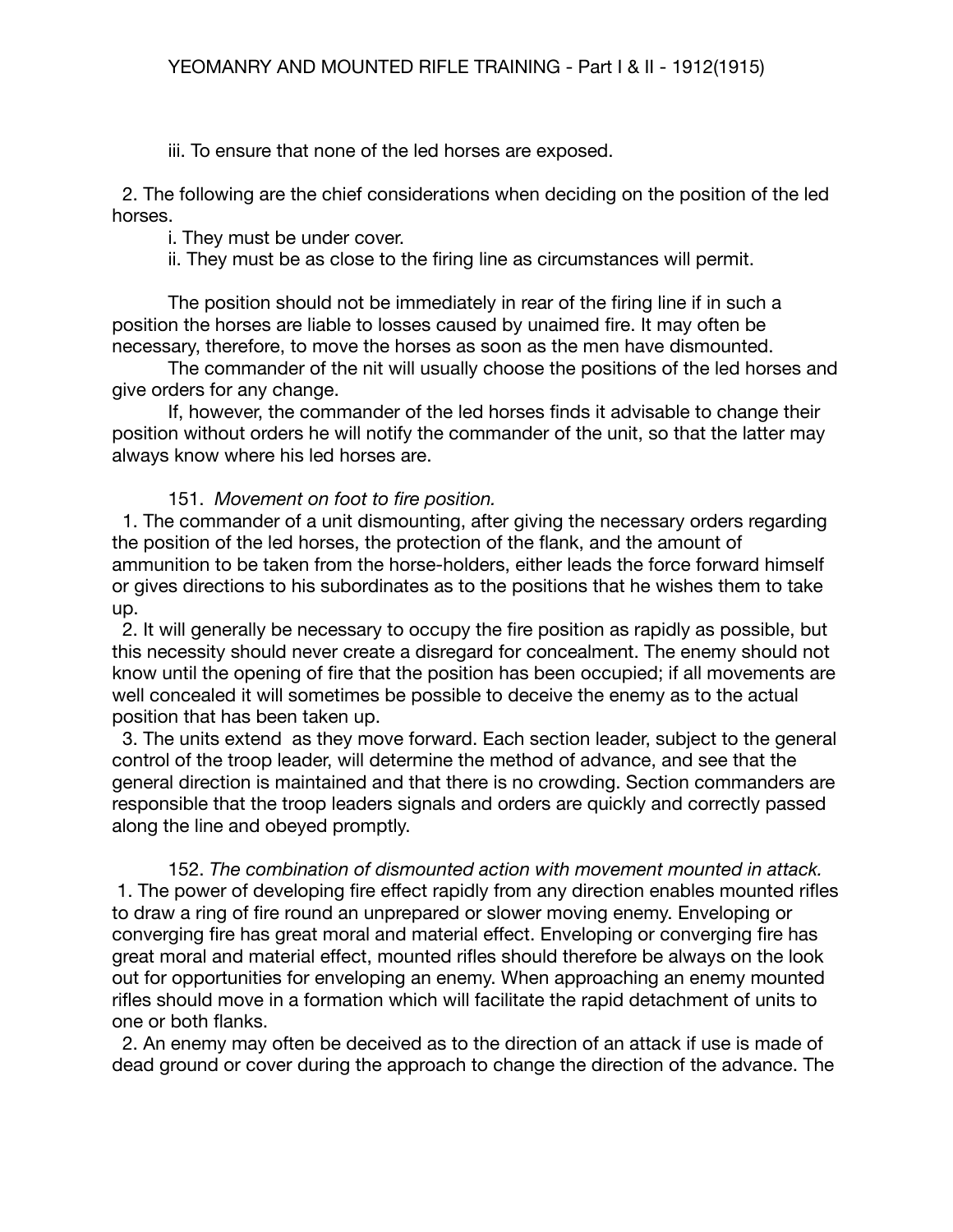chances of the success of such a manoeuvre will usually be much increased if part of the force can be employed to engage the enemy on the original line, while the remainder move under cover to attack him elsewhere.

 3. On encountering an enemy a portion of the force should usually be employed to hold him to his ground, while the remainder endeavours to rapidly bring fire to bear against his flanks or rear. One or both flanks of a firing line can generally be extended by pushing troops or squadrons to successive positions on the enemy's flanks, each mounted movement being covered by the fire of some or all of the squadrons already in action. The employment of machine guns to develop covering fire on such occasions may be most effective.

 4. In carrying out an attack every opportunity should be taken of securing important tactical points, from which rifle and machine gun fire may be developed to cover further progress either mounted or dismounted.

 5. A direct attack will usually take the form of a rapid advance by one portion of the command, mounted as long as possible, covered by the fire of the remainder. In order that each advance may be covered by a timely outburst of fire from all troops in the vicinity leaders must always be on the look-out for opportunities to assist the advancing neighbouring units by fire. Commanders of units should, whenever possible, inform neighbouring units of their intention to advance.

 6. Direct advances under effective fire will usually entail long advances on foot which should be avoided, whenever possible, as they sacrifice the mobility, which is the chief characteristic of mounted rifles. Surprise and rapidity of action can usually be best attained by a combination of frontal attack with rapid out-flanking movements in the manner described above.

 7. When leaving a position to advance mounted great care should be taken to prevent the enemy from discovering the intention of the commander. If the firing has been in bursts with intervals of silence, the fact that there is no firing will not indicate the evacuation of the position. For this reason men should move back to their horses immediately after a burst.

 8. It may often be advisable to withdraw part of the force from the position, while those remaining continue the bursts of fire until it is time for them to move, which will usually be when the first portion has occupied the new fire position.

 9. When men leave the firing line to get back to their horses they will be careful to avoid any movement which might attract the attention of the enemy. They should usually move in the prone position until they are well hidden from view. If there is a possibility of the enemy occupying the position as soon as it is evacuated the last men to leave should mount and move away rapidly.

 10. On occasions, as for example, when small parties of an enemy are holding an extended position, it may be advisable for the attackers to open out and gallop suddenly in a determined manner close up to an enemy's position. They should then dismount and attack on foot at close quarters.

 Whenever it is possible to do so without serious danger to the attack such an advance should be covered by fire from from the rear or flanks or from both.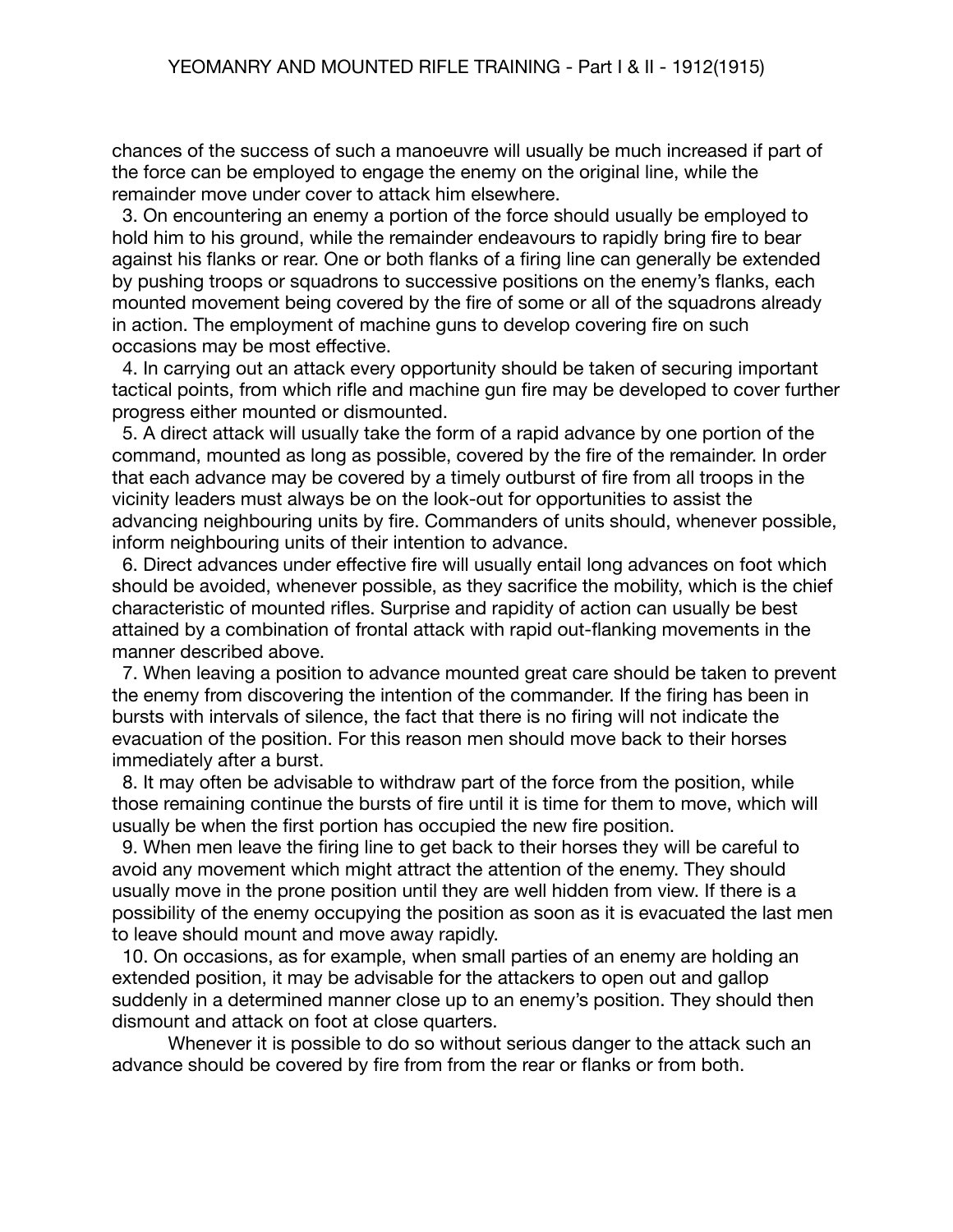### 153. *The deliberate attack.*

1. Occasions will arise when mounted rifles will have to driven home a determined attack on foot, e.g., when a party of the enemy, behind good cover from artillery fire, hold a position which cannot conveniently be turned and denies the use of the most suitable line of advance.

 2. On such occasions mounted rifles must be formed for dismounted attack in depth. The firing line, which may be preceded by scouts and sub-divided into firing line and supports, being followed by a reserve in the hands of the commands.

 3. The object then is to establish the firing line in a fire position as close as possible to the enemy and to obtain superiority of fire over him. This will entail the gradual reinforcement of the firing line from the rear and may necessitate a long advance on foot and a protracted fire fight.

The firing line will usually move in extended order, the supports and reserve following in such formations as are best suited to take advantage of the ground. Such formations may be small shallow columns, each on a narrow front, such as troops in sections, half-sections, or if the ground is open and swept by rifle fire, supports and reserves may also move in extended order. At ranges of over 1,000 yards small columns, such as have been described above, are least vulnerable to artillery fire. They should be on an irregular front at intervals of not less than 50 yards, the distance between each being greater than that covered by the bullets of a shrapnel, i.e., about 200 yards.

 4. The guiding principle in an attack of this nature is mutual support by fire. Fire should be employed to make movement possible and to enable the firing line to close with the enemy. The various parts of the firing line must help each other forward. Similarly supports, if formed, must seek opportunities to use covering and supporting fire to help forward the firing line.

 5. The object of each advance and the method of carrying it out must be clearly determined before it is begun.

When the advance of the firing line is checked by the enemy's fire, further progress must usually take the form of rushes, which, according to circumstances, may be made by the whole line simultaneously or by portions of it alternately. No hard and fast rules can be laid down as to the conduct of such an advance, which should be governed by the following general principles.

A considerable proportion of casualties usually occurs when men are getting up to advance, and when about to lie down after an advance. Casualties should be reduced by making these movements suddenly and simultaneously.

At close infantry ranges, under heavy fire, advances should be made very rapidly and should usually be very limited in duration.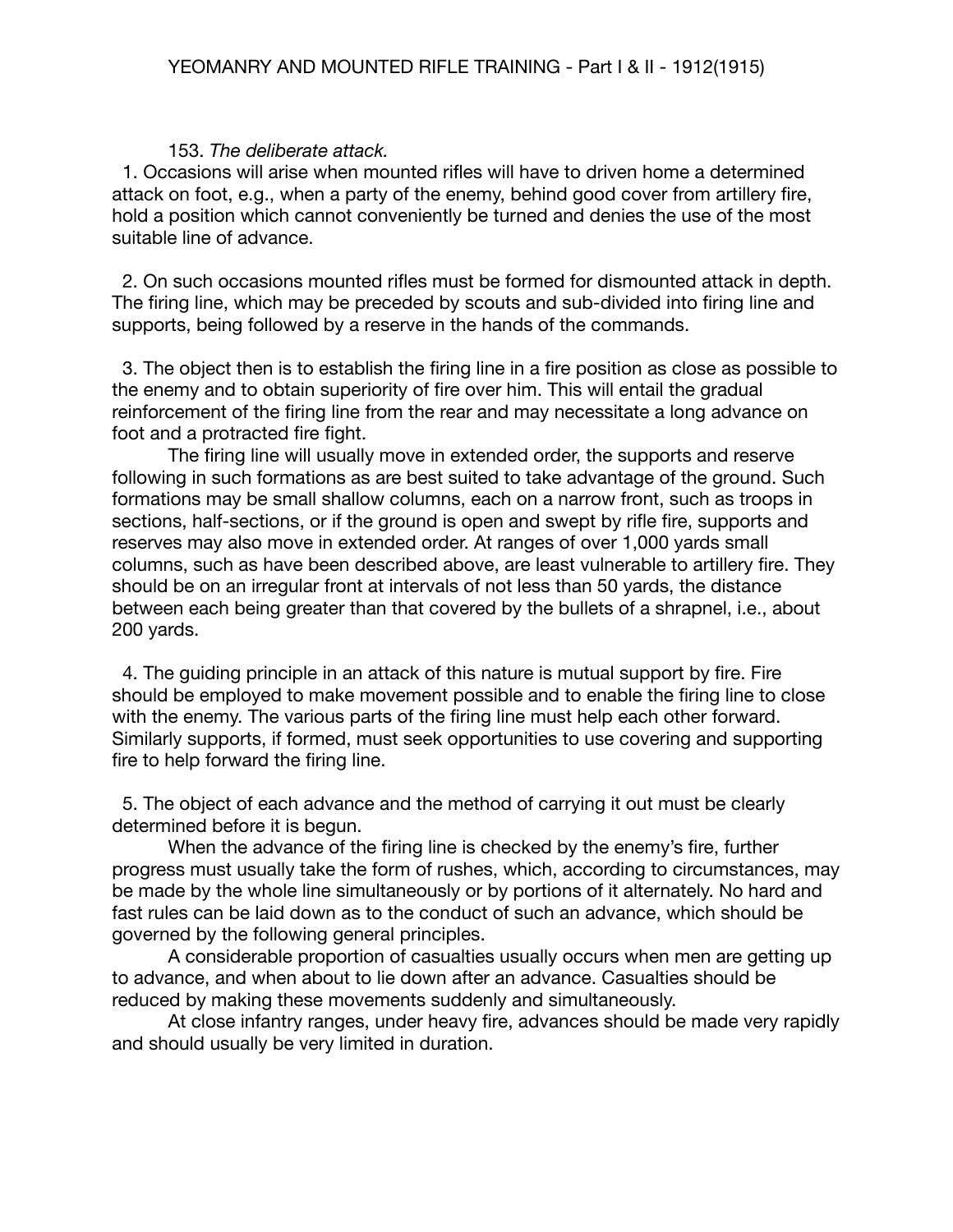The length of rushes must depend primarily upon the extent to which the fire of those troops, who are not advancing, is able to keep down the enemy's fire. It will also depend upon the nature of the ground, and the physical condition of the troops. If a fire position offers good cover, behind which men can rest, it may be advisable to make a rush of some length across open ground in order to reach it. On the other hand, long rushes made without adequate object may fatigue the troops and make their fire unsteady, besides affording the enemy a relatively easy target.

 6. In advancing by rushes within close infantry range, the particular portions of the line to move first and the strength of each such portion will depend on various considerations. The facilities for advance offered by the ground will rarely be the same everywhere. Where the ground favours movement parts of the firing line will be able to work forward into fire positions whence they can assist the progress of those parts which are less favourably placed. The extent of such fire positions and the facilities for approaching them will often determine the extent of frontage of the parts of the line to advance simultaneously. Creeping, crawling and advancing man by man check the rate of progress very considerably and are to be regarded as exceptional methods, only to be employed when it is not possible to gain ground in other ways.

7. The action of machine guns in attack is given in Sec. 162.

## 154. *The defence.*

1. Mounted rifles will often be called upon temporarily to occupy localities for defence. When so employed they should take full advantage of their mobility, and as a general rule by attacking the enemy while he is still at a distance cause him to deploy prematurely and delay his advance. In the defence as in the attack, concealment and surprise are of importance, but the paramount consideration must always be to bring an effective fire to bear on the enemy. Whenever time and means permit, the position should be put in a state of defence.

 2. During the initial stages of a defensive engagement the commander should employ the minimum number of men, retaining the remainder in readiness to act as circumstances may demand, when the enemy has disclosed his dispositions. It will then be possible to take immediate advantage of any opportunity that the enemy may offer for a successful counter-attack.

 3. The value of enfilade fire is as great when acting in defence as in the attack, and occasions will constantly occur when a small party, favourably situated on a flank, may effectively harass, the enemy's advance, particularly if assisted by machine guns.

 4. When the object of the operation is merely to delay the enemy, it will usually be advisable to open fire at long range, in order that he may be forced to deploy at some distance from the position; but when there is a chance of gaining a surprise the defeat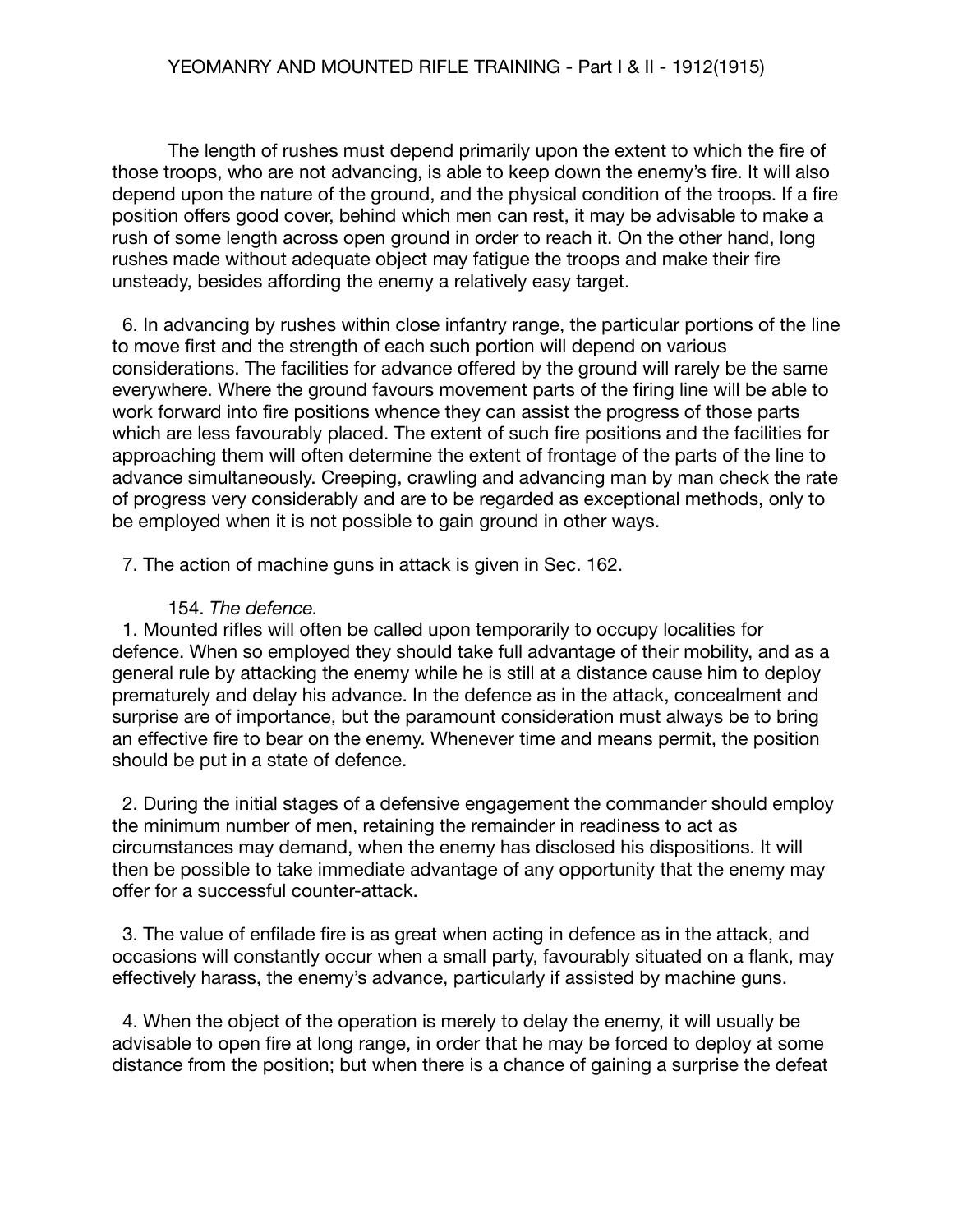of an enemy may often be attained by allowing hi to advance to within decisive range before opening fire.

5. The action of machine guns in defence is given in Sec. 162.

## 155. *Covering a retirement.*

1. When covering a retirement time may often be gained by assuming an offensive attitude.

 2. Deception may be used to mislead and impose upon the enemy. He may, for example, be beguiled into over-confidence if he finds one or two positions relinquished somewhat hastily, and thus may fall into an ambush left at the next position.

The leader should endeavour to make an enemy believe that a position is strongly guarded when it is held only by a few men, and that is only weakly occupied or not occupied at all, when in reality it is held in strength. In this way to an enemy may be induced to deploy to attack unnecessarily or to advance recklessly into an ambush.

 3. Should the commander decide to vacate the position he may be holding, he should endeavour to do so without disclosing the fact to the enemy.

In retiring under fire men should move from cover to cover rapidly; portions of the line will retire alternately, on the principles which have been described in Sec. 152 for the evacuation of a position during an attack, affording each other mutual support by taking up successive fire positions from which they can develop heavy covering fire. When it is intended to occupy a position in rear, an officer should be sent back to select the most suitable ground and to direct detached units where to go.

### 156. *Pursuit.*

1. Throughout an action the possibility of being called upon to carry out a sustained pursuit must never be lost sight of. This may be of two kinds, direct or flanking. Both will usually be carried out simultaneously.

If the enemy is not surrounded it is only by an energetic pursuit that the fruits of victory can be gathered; it must be undertaken with every available man, and must be continued until the enemy is completely scattered. The utmost endeavour must be made to press his demoralised columns and turn his defeat into a rout; the pursuit must be kept up with vigour by day and night without regard to men or horses.

 2. Mounted troops, when pursuing, should normally move by several parallel or converging routes and not in one body. In this way if the head of one portion is checked by the enemy the latter's flanks can rapidly be turned by the neighbouring portions of the pursuers.

If possible the pursuit should aim at one or both of the enemy's flanks. 3. Whether the enemy's rear guard is to be made the main objective or whether the mounted troops should avoid this and attack the enemy's main body is a matter which depends on the state of the enemy, the force of mounted troops available, and the possibility of support by the other arms. If the main body is attacked with success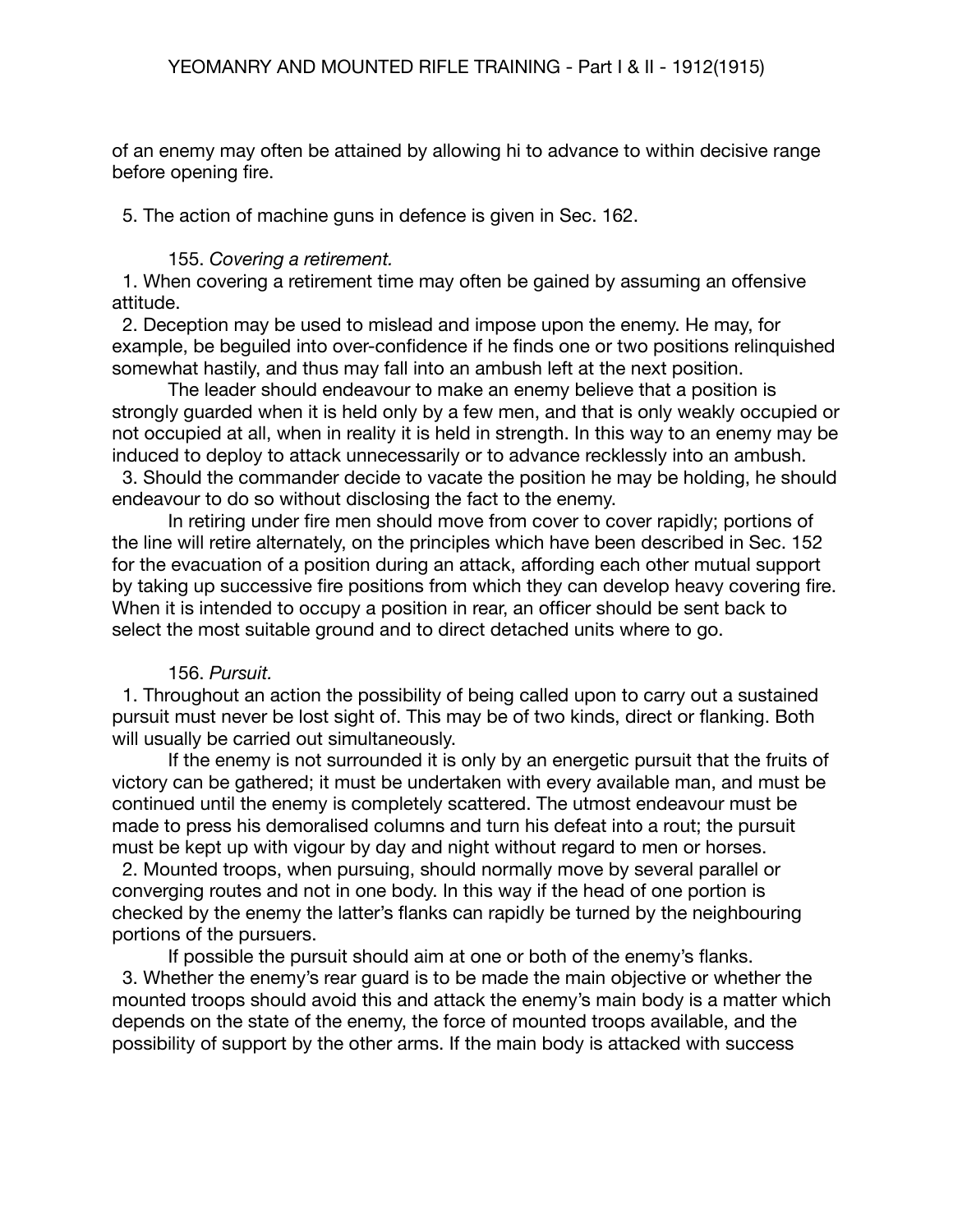great results will probably be reaped; on the other hand, if the attack fails the attackers may be cut off and severely handled before supports can arrive.

Attacks on the rear guard will be carried out much more easily and without such risks of being cut off, but the same results cannot be reaped; though by continued attacks the enemy's resistance and moral can be much weakened.

 4. When pursuing a retreating enemy who is still capable of resistance it will often be found that the best method of advancing will be by alternate portions of the force. Thus, one portion will gallop forward covered by the fire of the remainder. On reaching a suitable position they dismount, open fire, and cover the advance of the portion in the rear, and so on. The mutual support thus established should be thoroughly understood by all ranks, and any portion of the force in position should maintain the position until the other portion is securely established.

### 157. *The combination of fire action and a cavalry charge.*

1. As mounted riflemen may be employed in close co-operation with cavalry on service, they understand the principles of combining their fire action with the shock action of cavalry.

2. In this work two factors are important:

i. The correct timing of the combined attacks, so that the enemy will not be allowed to deal separately, first with one and then with the other.

ii. That the two portions of the attack, i.e., the mounted attack and the fire attack, do not interfere with each other, or, in other words, that the fire is not masked until the collision takes place.

 3. The mounted attack should therefore be separated from the co-operating fire attack, each acting in a direction at such an angle to the other that one or other will take the enemy in flank and the fire can be continued up to the last minute without interfering with the charge.

This principle generally holds good whether the enemy is fighting mounted or dismounted.

# 158. *Action if attacked by cavalry mounted.*

 1. Mounted rifles rely on the rifle for repelling mounted attacks by the enemy's cavalry. 2. If they are mounted and an attack is threatened, they should move behind some obstacle or on to broken ground and come into action there; but if owing to faulty reconnaissance they have not time to prepare to meet the attack in this way, they should close up, dismount, and form rapidly on the threatened flank, opening fire independently.

 3. If attacked when in the act of mounting or dismounting, they should not usually attempt to retire mounted, but should open fire as soon as possible.

### 159. *Artillery employed with mounted rifles.*

1. As a rule the best method of employing the artillery to assisted mounted rifles is to disperse it at points where the guns may be specially required.